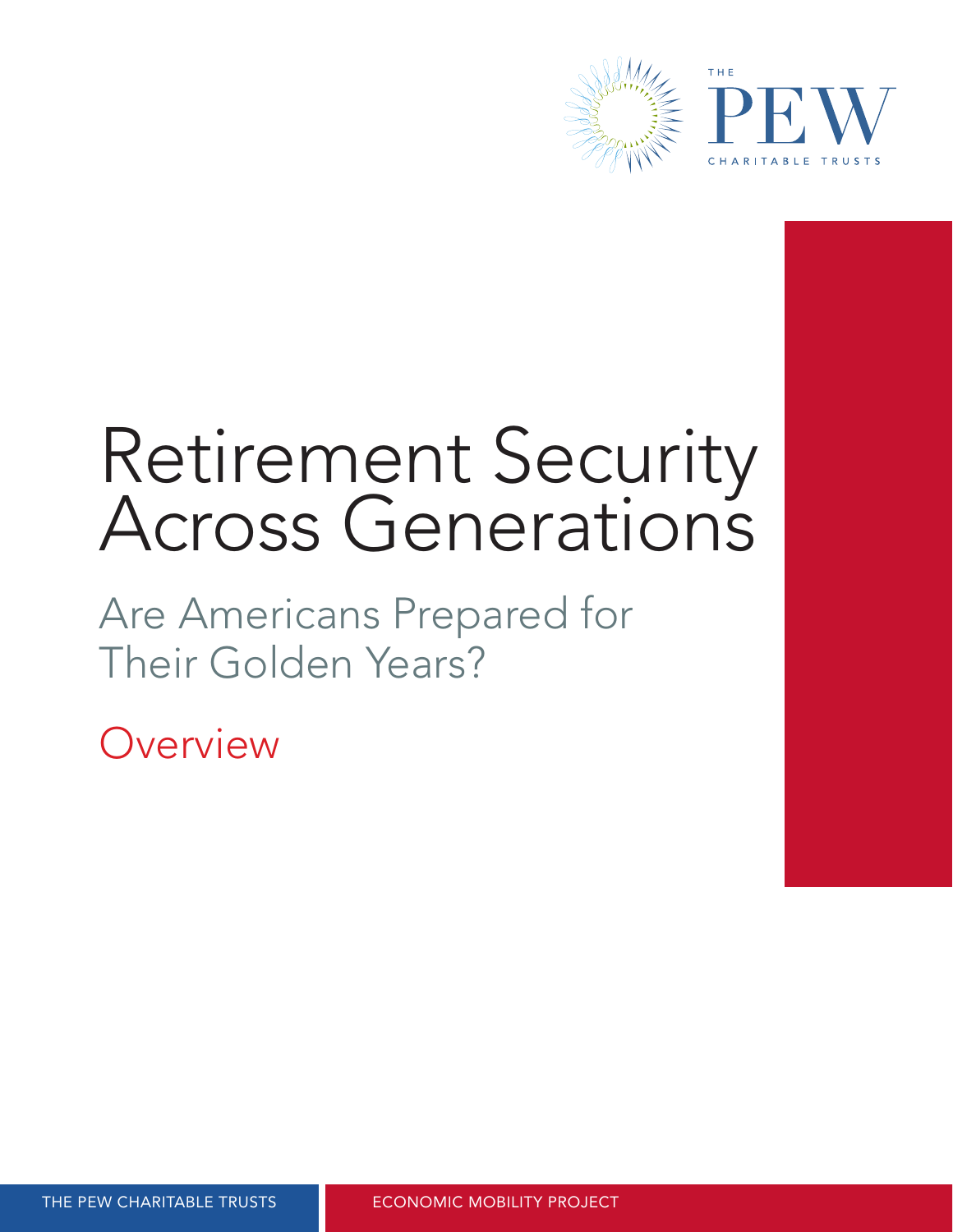## MAY 2013

The Pew Charitable Trusts is driven by the power of knowledge to solve today's most challenging problems. Pew applies a rigorous, analytical approach to improve public policy, inform the public, and stimulate civic life.

By forging broad, nonpartisan agreement on the facts and drivers of mobility, the economic mobility project fosters policy debate and action on how best to improve economic opportunity and ensure that the American Dream is kept alive for future generations.

## THE PEW CHARITABLE TRUSTS

Susan K. Urahn, executive vice president Michael Caudell-Feagan, senior director, programs Travis Plunkett, senior director

# TEAM MEMBERS

Erin Currier, director Diana Elliott, officer Lauren Wechsler, senior associate Denise Wilson, senior associate

#### ACKNOWLEDGMENTS

The analysis for this report was conducted by John Gist, research professor of public policy at George Washington University. Dr. Gist would like to thank Megan Hatch for her invaluable research assistance with this project.

The economic mobility project thanks Pew staff members Samantha Chao, Andrea Hewitt, H.J. Derr, Jennifer V. Doctors, Laura Fahey, Samantha Lasky, and Liz Voyles for providing valuable feedback on the report, and Fred Schecker for Web support. Many thanks to our other former and current colleagues who made this work possible.

The report benefited from the insights and expertise of external reviewers David Love, associate professor of economics at Williams College, and Kevin Perese, a principal analyst at the Congressional Budget Office. These experts have found the report's approach and methodology to be sound; neither they nor their organizations necessarily endorse its conclusions.

This report was supported in part by the Charles Stewart Mott Foundation.

For additional information, please visit [economicmobility.org](http://www.economicmobility.org).

©2013 The Pew Charitable Trusts. All Rights Reserved. 901 E Street NW, 10th Floor 2005 Market Street, Suite 1700 Washington, DC 20004 Philadelphia, PA 19103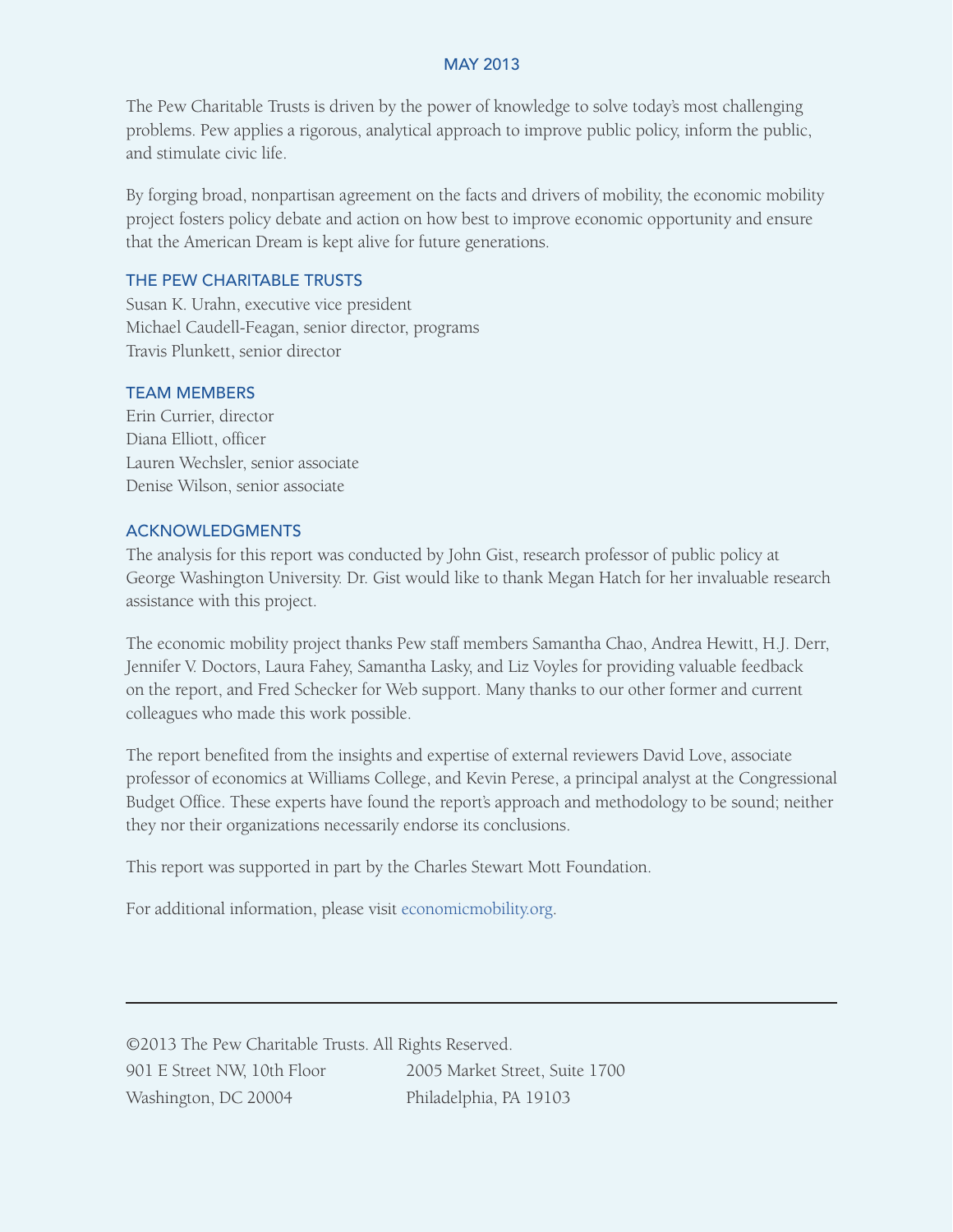# Overview

When the Great Recession hit in 2007, the oldest baby boomers were nearly eligible for Social Security. Many of them recalled stories of the Great Depression and feared that their own nest eggs would vanish with too little time to make up the losses. Having lived most of their lives in an expanding economy, these Americans faced the real possibility of downward mobility just as they were entering their golden years.

The downturn also heightened concerns about retirement planning—or lack of planning—by younger generations. Many younger Americans were already behind in saving for retirement, and suddenly millions of them were out of work or owned homes worth far less than they had been just a few years earlier.

This report explores how the Great Recession affected the wealth and retirement security of baby boomers relative to younger and older cohorts of Americans. The analysis compares their wealth to that of other cohorts at similar ages to understand how boomers are

faring in relative terms. It also tracks the wealth of each cohort over the last two decades to assess the recession's impact on each group's financial security. Wealth is measured three ways:

- **Net worth** is a comprehensive measure of wealth that includes all financial assets (such as savings and retirement accounts), nonfinancial assets (such as business property), and home equity, less debt.
- **• Financial net worth** is a subset of net worth that includes just financial assets: savings accounts, 401(k)s, pensions, and individual retirement accounts.
- **Home equity** is a homeowner's estimate of the difference between what the home could be sold for and what is owed on the mortgage.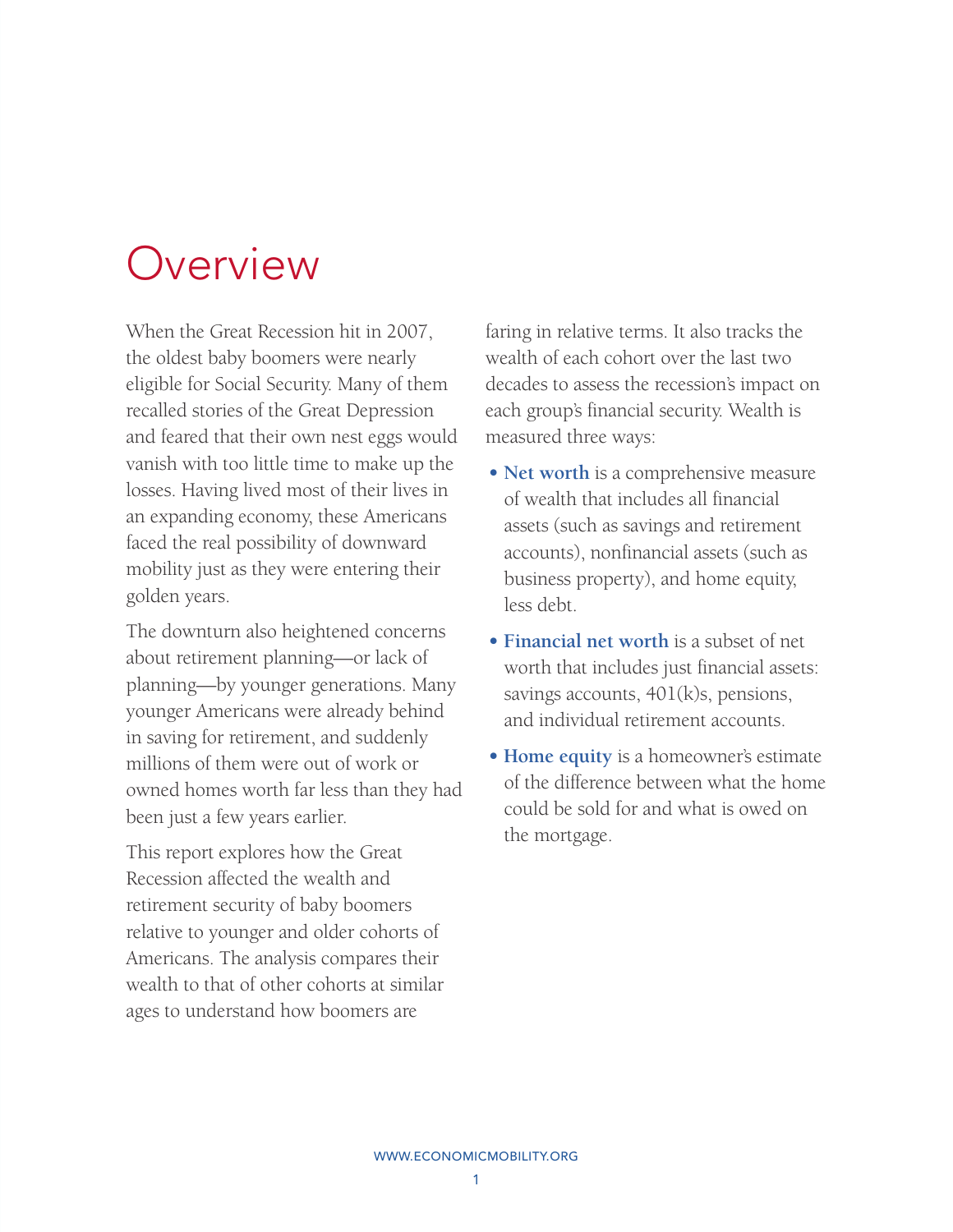Additionally, the report explores the retirement security of each cohort by calculating replacement rates, or the extent to which retirees can use their accumulated wealth and savings to replace preretirement income. Surprisingly, this research reveals that younger cohorts are the ones who face a greater prospect of downward mobility in their golden years. Specifically, the study found:

- **Early boomers (born between 1946 and 1955) were approaching retirement in better financial shape than the cohorts that came before them.** Benefitting from both the dotcom boom and the housing bubble, early boomers had higher overall wealth, financial net worth, and home equity in their 50s and 60s than Depression babies (born between 1926 and 1935) or war babies (born between 1936 and 1945) had at the same ages, putting these boomers in a strong financial position for retirement.
- **The picture of wealth accumulation and savings for Americans born after 1955 was more mixed.** Gen-Xers (born between 1966 and 1975) had higher net worth than late boomers (born between 1956 and 1965) when both were in their 30s and 40s, but neither group had as much wealth as early boomers had at the same age. Similarly, late boomers had more wealth than early boomers when both were in their 40s and 50s, but neither had as much as did war babies.

The situation for younger cohorts is more tenuous in terms of financial net worth. Neither Gen-Xers nor late boomers were on track to exceed the financial position of the cohorts that immediately preceded them. In their 30s and 40s, Gen-Xers lagged late boomers by about \$6,000 by this metric, and in their 40s and 50s, late boomers lagged early boomers by more than \$5,000.

- **Both cohorts of baby boomers and Gen-Xers have significantly lower asset-to-debt ratios than do the older groups.** Over the last two decades, Depression and war babies have been shedding debt, while boomers and Gen-Xers have been accumulating it. As of 2010, war babies' asset levels were 27 times higher than their debt. In contrast, late boomers' assets were about four times higher than their debt, and Gen-Xers' assets were about double their debt.
- **All groups experienced wealth losses in the Great Recession, but Gen-Xers took the hardest hit.** Both early and late boomers were negatively affected by the recession at a critical point in their lives, losing 28 and 25 percent of their median net worth, respectively. From 2007 to 2010, however, Gen-Xers lost nearly half (45 percent) of their wealth, an average of about \$33,000, reducing their already low levels.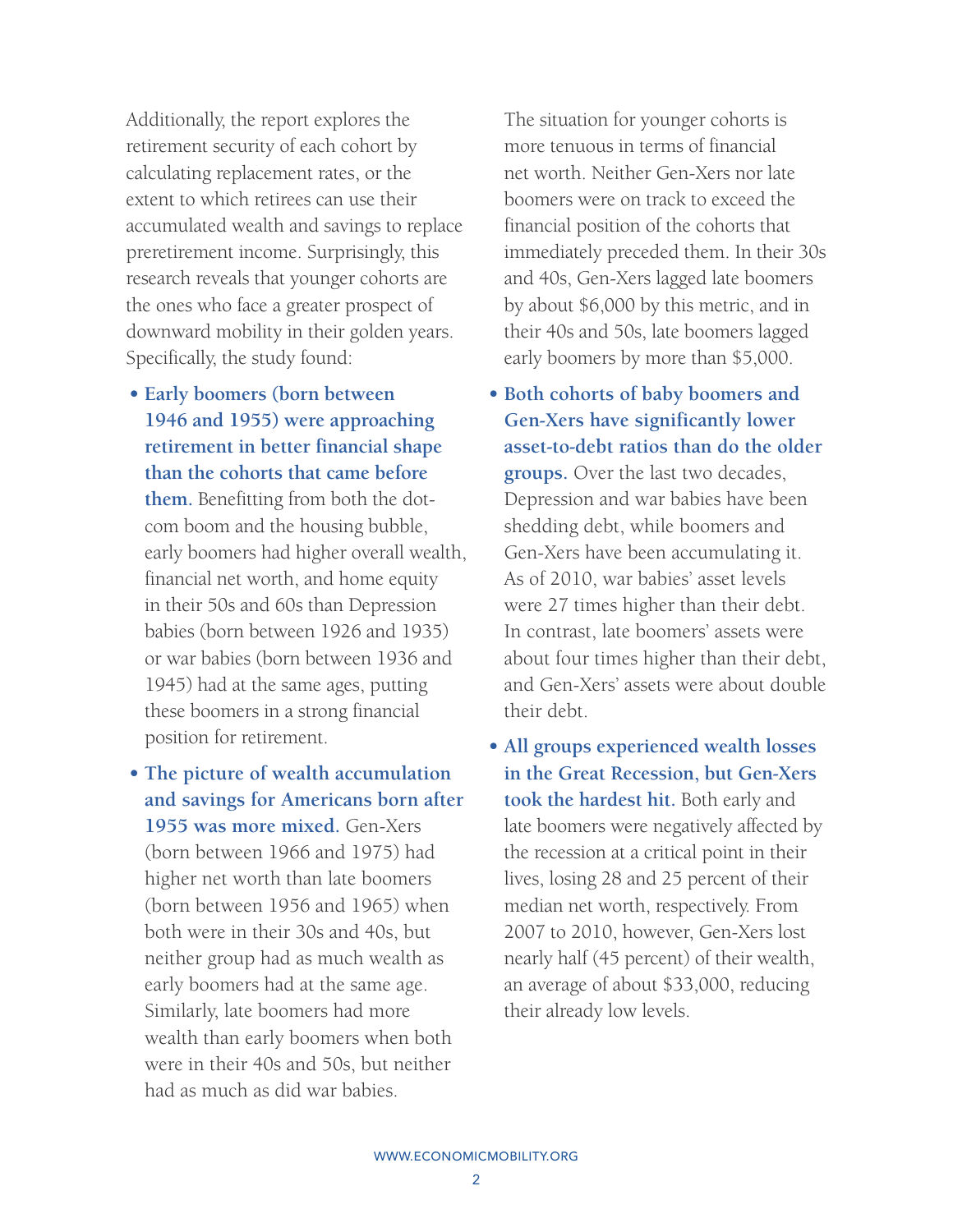**• Replacement rate analysis shows that the youngest cohorts will not have enough assets for a secure retirement.**  Early boomers may be the last cohort on track to retire with enough savings and assets to maintain their financial security through their golden years. Even after the recession, they had acquired enough savings and wealth to replace nearly 70 to 80 percent of their preretirement income. Replacement rates have steadily declined across the cohorts studied, putting the youngest on shaky financial footing. At the median, Gen-Xers will have enough resources to replace

only about half of their preretirement income; late boomers will replace about 60 percent.

This report delves into these findings, examining the evidence behind them, particularly the trends, by cohort, of wealth accumulation in periods immediately before, during, and just after the Great Recession. Through that lens, it considers the implications for the later-life economic security of millions of Americans currently in their prime-earning through early-retirement years.